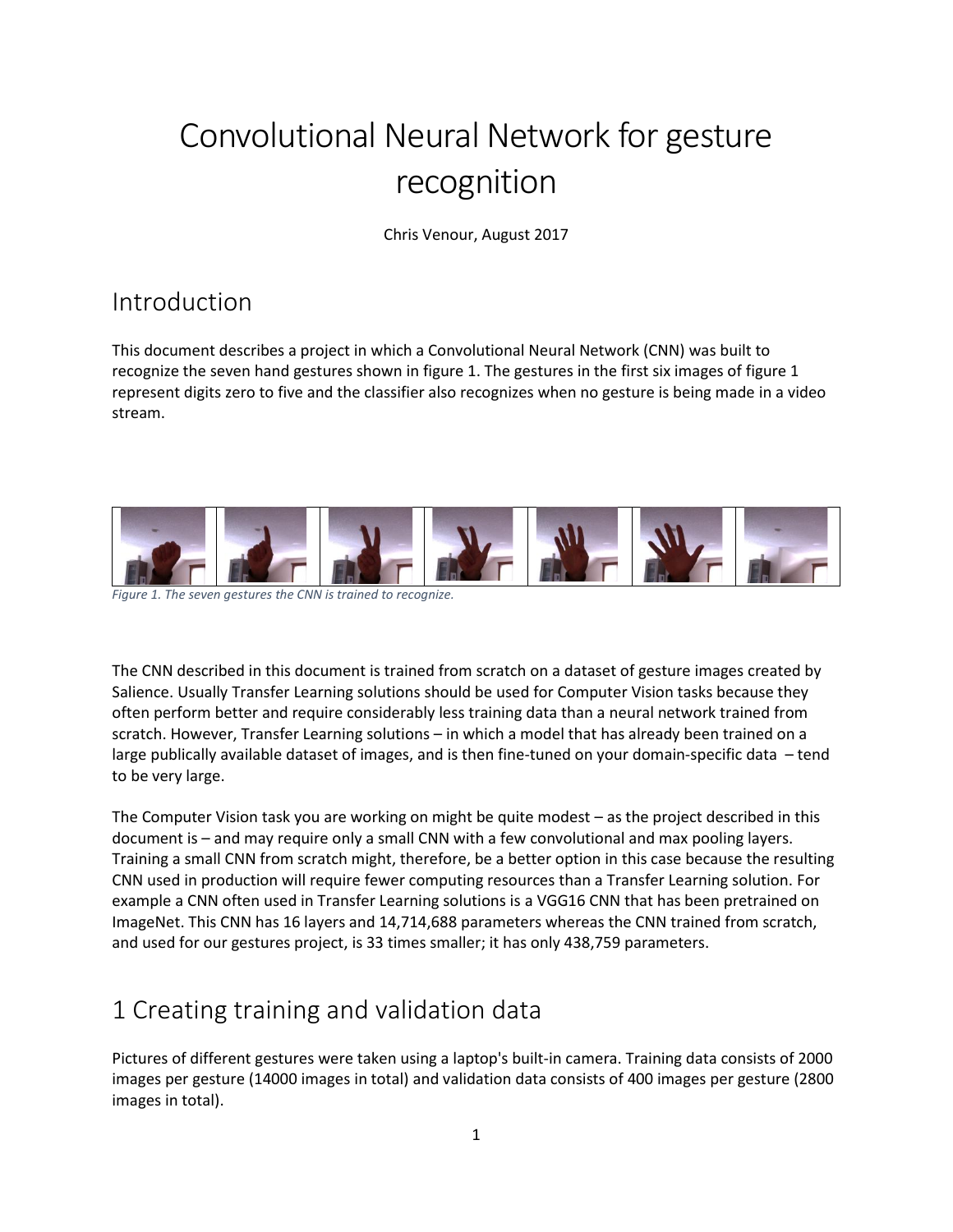The classifier was trained on gestures performed by the right hand and so this hand alone is recognized by the classifier. When capturing images from the laptop camera, the hand was tilted at different angles and was made to appear in different parts of the image - for example in the corners of the frame rather than always in the center of the picture. Similarly, pictures were taken of the hand at various distances from the camera. Training the CNN on pictures of the gestures in different orientations and positions makes the classifier more robust and better able to make accurate predictions when presented with noisy real-world data.

### 2 Preprocessing the data

The training data was (1) normalized (2) converted to black and white images using the MOG algorithm and (3) augmented before it was used to train the CNN. Details about each of these preprocessing steps are provided below.

#### Normalizing the data

Pixel values of an image in the video stream were re-scaled from the range 0-255 to the range 0-1 by dividing all the pixel values by 255. This preprocessing step, which is called normalization, was performed because large values fed into a Neural Network can slow down or even disrupt its learning. There are multiple ways of re-scaling or normalizing data. For example, a value can be transformed into its zscore, which expresses how many standard deviations the value is away from a mean, but a thorough discussion of different normalization methods is outside the scope of this document.

#### Applying the MOG transformation

During testing, two problems emerged:

- 1. The classifier performed poorly when lighting conditions during testing differed from the lighting conditions that existed when the training and validation data were collected.
- 2. The classifier performed poorly when different backgrounds appeared in the images.

Converting the color images from the video stream to grayscale images did not resolve problem #1 because grayscale pictures taken during the day still varied significantly from grayscale pictures taken at night. In other words, lighting conditions still made a picture of a gesture taken during the day differ significantly from a picture of that same gesture taken at night.

However, the "Mixture of Gaussian" (MOG) algorithm, which is available in a Python library called OpenCV, solved both problems #1 and #2. When applied to the video stream of color images, the MOG algorithm distinguishes moving foreground from static background by doing the following: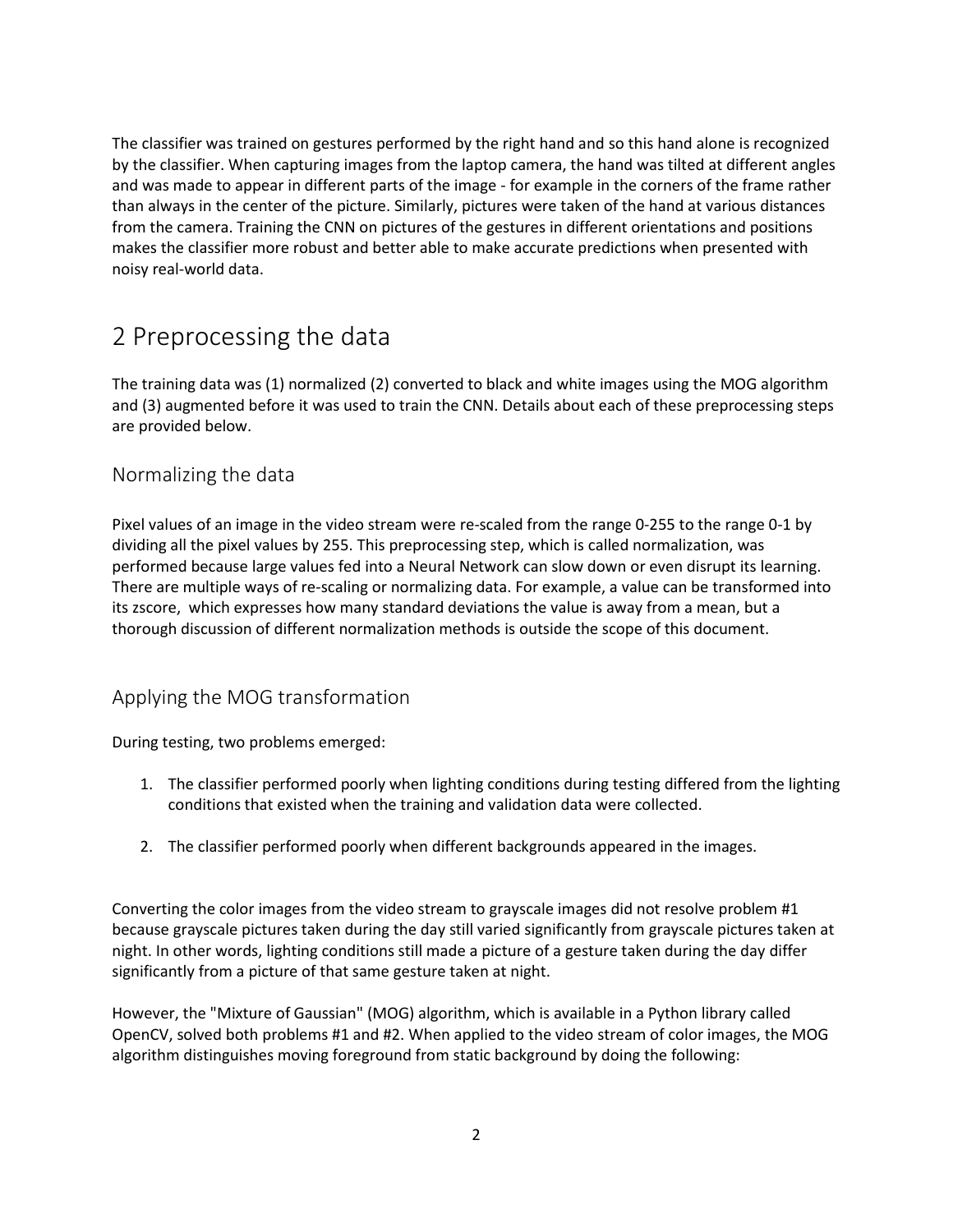- Finding areas that change in consecutive frames and marking these areas as foreground.
- Finding areas that don't change in consecutive frames and marking these areas as background.

Areas in an image that are identified as static background are blacked out and can therefore be ignored by the CNN. In this way, the MOG transformation allows the classifier to focus on just the hand in an image and not be distracted by irrelevant background data, thus solving problem #2 above. Note that even if a user keeps their hand very still in front of a camera, the hand still moves enough to be regarded by the MOG algorithm as moving foreground rather than static background.

The MOG algorithm also solves problem #1 because it turns the background to black and the foreground to white. The resulting black and white images of the gestures, which can be seen in figure 2, are considerably more invariant to different lighting conditions than images that are simply converted to grayscale.



*Figure 2. How images appear after MOG preprocessing*

#### Augmenting the data using a Keras data generator

In this project, Keras data generators are used to load the training and validation data from disk and to perform augmentation operations on the training data before it is input into the CNN. Data augmentation generates more training data from existing training examples and this is useful because training a neural network on more data often makes it more accurate. Enlarging a training set via augmentation isn't as good as finding new data examples that aren't artificially created because the latter method adds entirely new information to the dataset whereas the data augmentation only makes slight transformations to existing information. But finding or creating new data can be very difficult and expensive, and performing data augmentation can be a good, albeit inferior option.

Random transformations of images can be performed to enlarge the amount of data - transformations such as zooming in or out of a picture, rotating the image by a few degrees, shifting an image horizontally and/or vertically, shearing it (i.e. distorting an object along an axis to simulate seeing it from a different angle) or changing the brightness of an image.

The following code implements a Keras data generator which normalizes images in the training set, shears them and zooms in and out of them by small random amounts:

```
#Images are rescaled, sheared and zoomed in and out
train_datagen = ImageDataGenerator(
    rescale=1. / 255,
   shear range=0.2,
     zoom_range=0.2)
```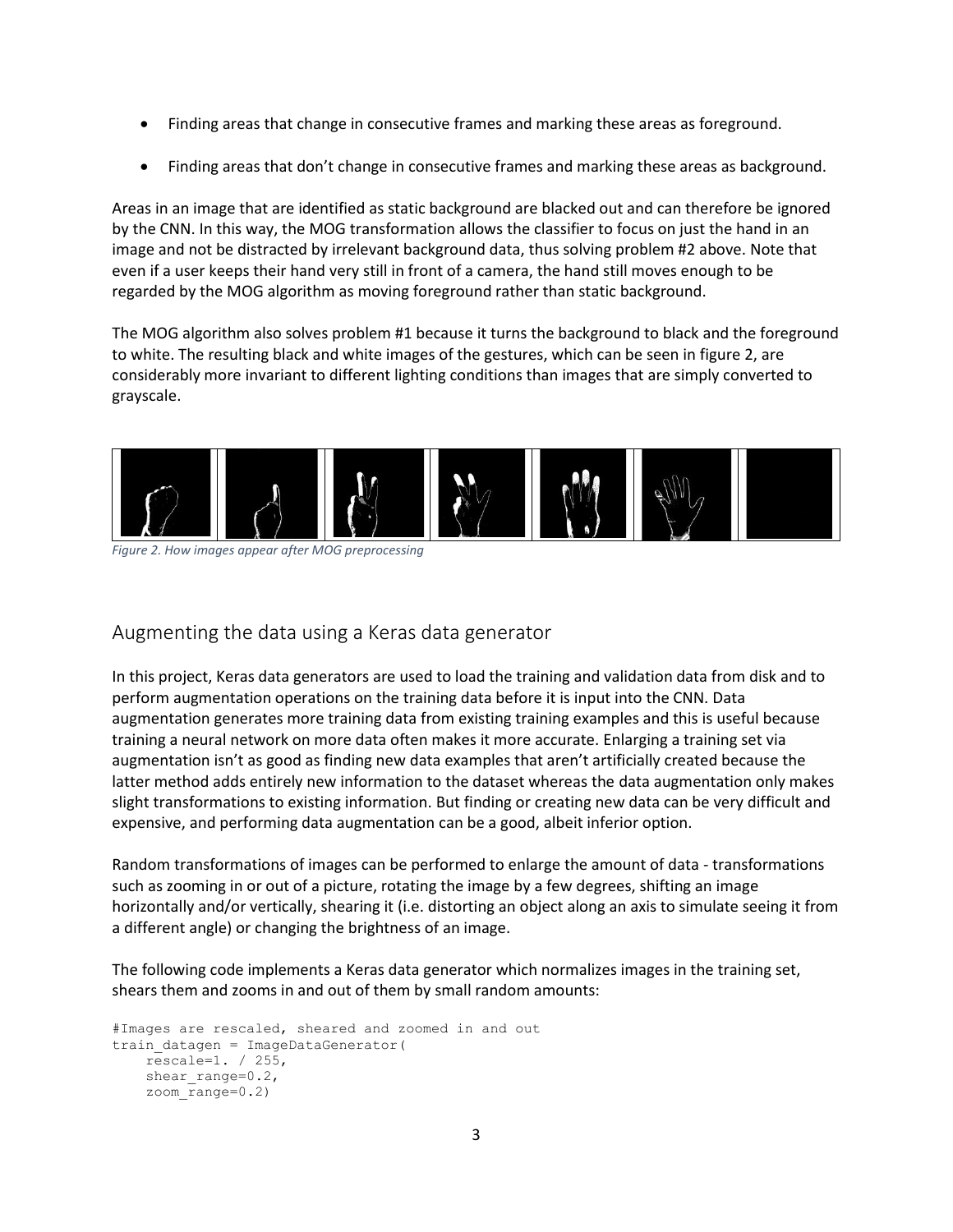```
train generator = train datagen.flow from directory(
   train data dir,
   target size=(desired width, desired height),
   batch size=batch size,
    class_mode='categorical')
```
More specifically, the data generator implemented by this code performs the following sequence of steps:

- 1. Reads JPG image files on disk (that have already been transformed by the MOG algorithm).
- 2. Decodes the images files into 3D matrices of pixels.
- 3. Converts the matrices into TensorFlow tensors.
- 4. Rescales the matrices' pixel values from 0-255 to the 0-1 range.
- 5. Resizes the original images from 500 x 550 to 100 x 100. (This preprocessing step significantly decreases the time the CNN requires to process an image).
- 6. Augments the training data by creating new images in which the original images have been sheared by a random amount. The random amount varies for each image and ranges between 0 and 0.2 radians.
- 7. Augments the training data by creating new images in which the original images have been zoomed in or out by a random amount. The random amount varies for each image and ranges between 0 and 20%.
- 8. Generates labels for the images based on the name of the directory containing them, and groups the images into batches.

The validation data generator is constructed in a similar way, but it only rescales and resizes the images it does not augment the validation data by shearing or zooming in and out of images:

```
#Images are only rescaled
test datagen = ImageDataGenerator(rescale=1. / 255)
validation generator = test datagen.flow from directory(
   validation data dir,
   target size=(desired width, desired height),
   batch size=batch size,
    class_mode='categorical')
```
### 3 Building the CNN classifier

The CNN consists of three convolution layers, each of which is followed by a max-pooling layer, and two fully-connected layers appear at the end of the network. The final layer of the model consists of seven nodes and a sigmoid activation because the classifier's goal is to detect seven different gestures. Node 1 in that final layer computes a probability that the image input into the classifier contains gesture #1, node 2 computes a probability that the gesture is gesture #2 etc.

Only eleven lines of Keras code are required to build this CNN:

```
model = Sequential()
model.add(Conv2D(32, (3, 3), activation = 'relu', input shape = (desired width,
desired height, 3)))
```